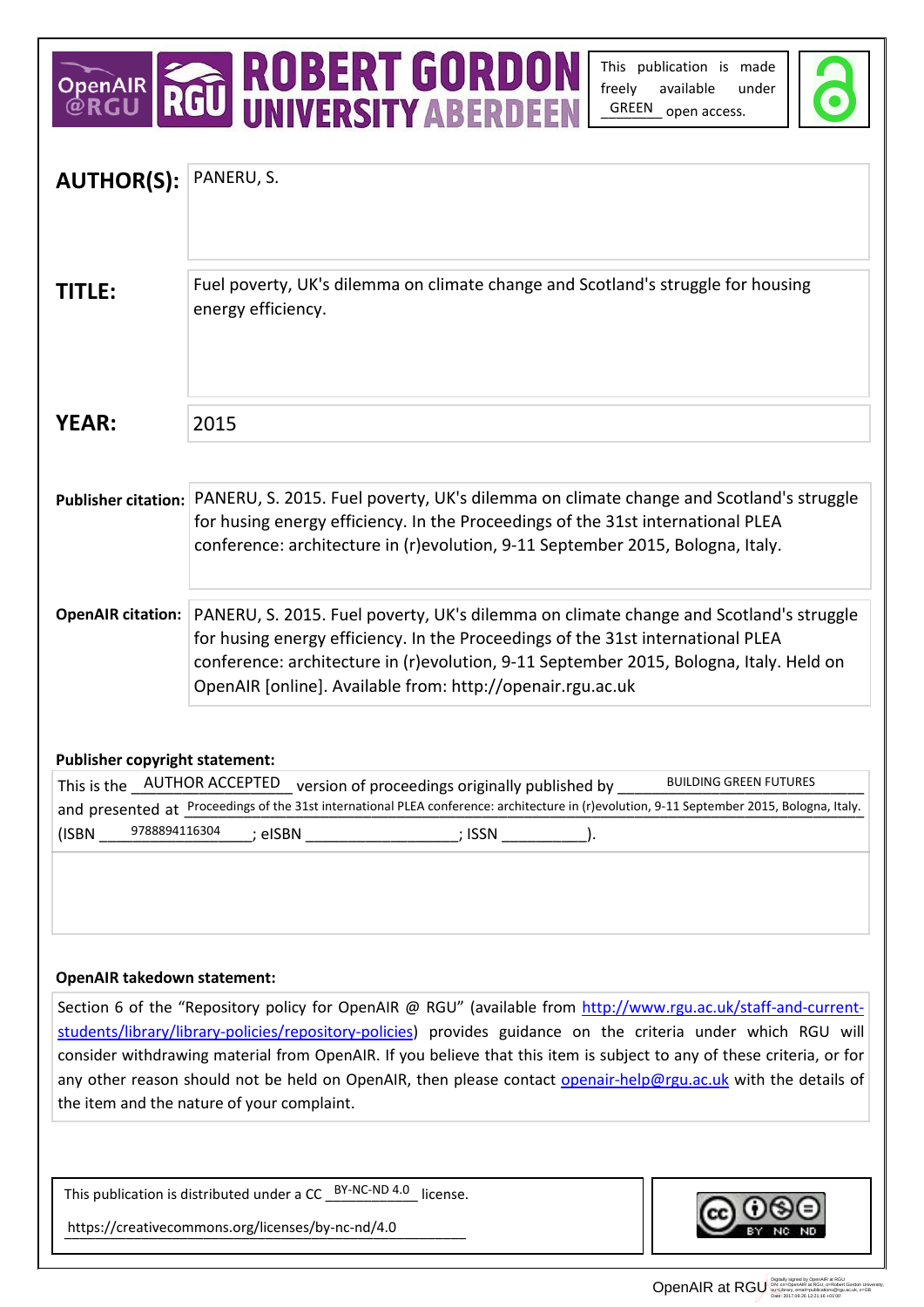# FUEL POVERTY, UK'S DILEMMA ON CLIMATE CHANGE AND SCOTLAND'S STRUGGLE FOR HOUSING ENERGY EFFICIENCY



#### **Research summary**

Recent growth of fuel poverty in Scotland suggests that UK and Scottish climate change strategies, energy policies and energy efficiency initiatives are not able to address fuel poverty related issues such as broader social justice, affordability of energy and equality in income distribution. The reasons behind ineffectiveness' are UK's dilemma on climate change and energy policy, inconsistency of energy efficiency initiatives, highly privatised and market-based energy initiatives, problematic relationship between UK and Scottish climate change policies and obscurities on how overlapping energy efficiency initiatives work together. The high level co-operation and discussion between UK government and Scottish Government and common forum of all stakeholders including private energy providers can help clear the obscurities and to achieve goal. More public participation, community ownership of the initiatives, public awareness and focus on behavioural change of consumer can be cost-effective alternative of privatisation of energy initiatives and help control fuel poverty sustainably.

**Keywords**: Energy policy, climate change, fuel poverty, energy efficiency initiatives, household energy, Green Deal, Energy Company Obligation (ECO)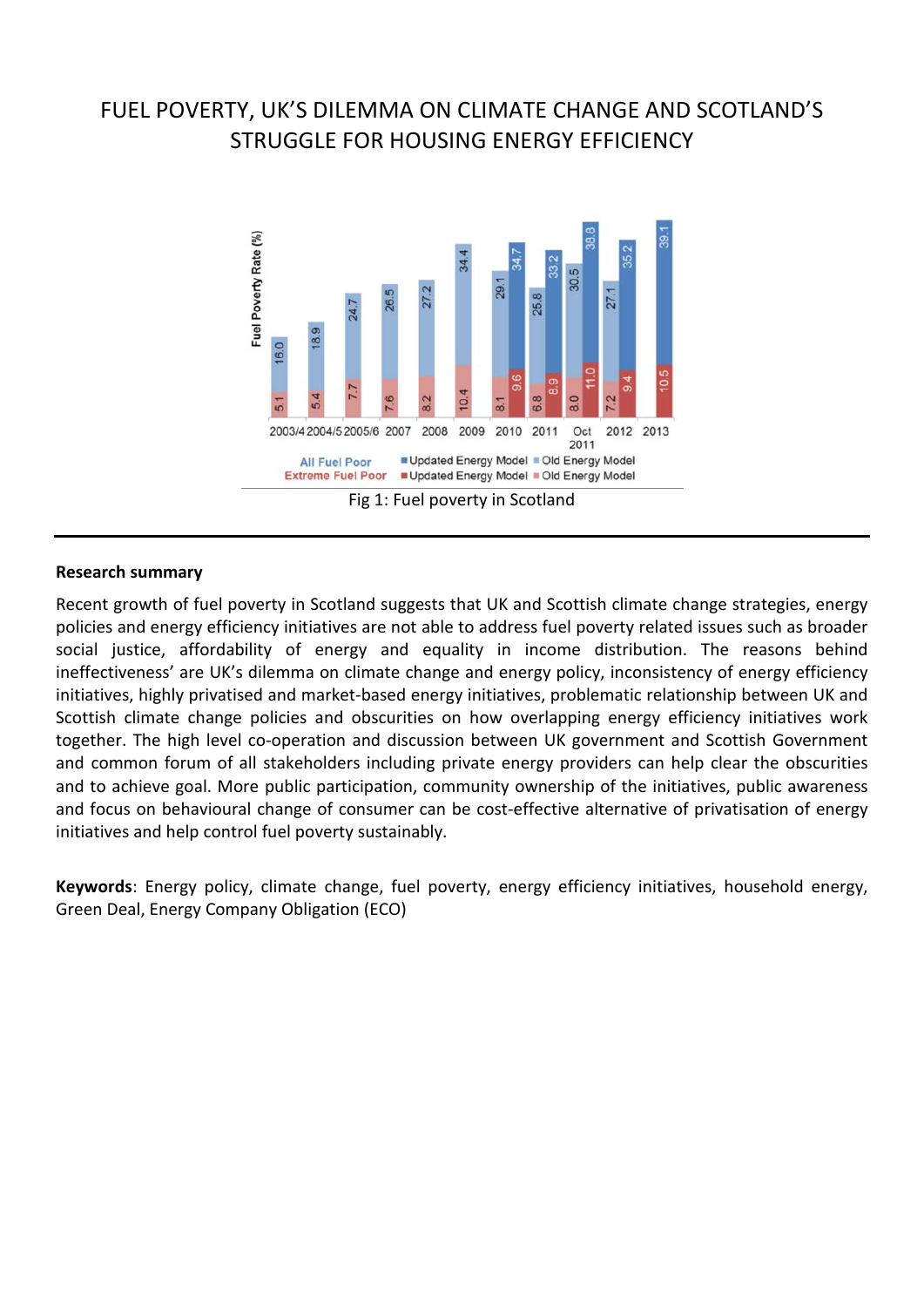#### **1. Introduction**

The UK is one of the 20 countries with the highest  $CO<sub>2</sub>$  emission rate in the world with 7.9 metric tons per capita (World Bank, 2015). So UK is bound to its duty and commitment towards reducing the carbon emission. Household energy use accounts for 29% of total energy use in the UK according to the latest Depart of Energy and Climate Change (DECC) report (Khan & Wilkes, 2014). Since the domestic sector is one of the major consumers of the energy, the UK government has brought forward different plans and legislations to reduce the energy use in the domestic sector.

The paper looks at the UK government's household energy policies and legislations of last five years and changes in legislations, new acts and inconsistency of the energy efficiency programmes. The paper also looks at the Scottish government's energy policies and initiatives of the same period to find out the relationship between the two policies. Energy Policy and Climate Change strategies comprises and affects not just greenhouse gas emission but broad range of areas from energy security to fuel poverty and energy efficiency to technology and innovation. In this paper we look if climate change strategies and initiatives are reflected on controlling fuel poverty in Scotland because UK government's White Paper on Energy has stated that one of the goals of UK government's energy strategy is 'to ensure that every home is adequately and affordably heated' (Dti, 2007). The paper investigates the relationship between UK and Scottish energy policies and how this multi-level, overlapping and conflicting energy policies might have been fuelling recent growth in fuel poverty in Scotland instead of controlling it.

### **2. UK Household Energy Policies, Legislations and Initiatives; last five years.**

UK government's 'landmark' legislation of the 2008 Climate Change Act established statutory carbon reduction targets for GHGs of 80% by 2050 or 34% by 2020 from the 1990 level. Emissions from buildings were to be reduced down to zero by 2050 (GOV.UK, 2008). We can notice that the UK has fully acknowledged the carbon emission reduction potentials of the

building sector from this act. In 2010, Feed-in Tariff was officially launched and Energy Act 2010, which introduced Carbon Reduction Commitment (CRC), came into force.

In May 2010, the Labour government was replaced by the coalition of Conservative and Liberal Democrat. This government continued some of the major initiatives like FIT but stopped previous government's initiatives, among them were the very successful Carbon Emission Reduction Target (CERT) and Community Energy Saving Programme (CESP). The government introduced its flagship programme Green Deal via Energy Act 2011, which they said, would 'revolutionise' the energy efficiency of British Properties (DECC, 2015a), and Energy Company Obligation (ECO), another programme to work with the Green Deal.

(Lockwood, 2013) states that the 'landmark' Energy Act 2008 might appear to lock in a commitment to reducing emissions through legal means, this does not guarantee political lock-in and the Act itself is in risk. This argument seems very realistic when we look at the timeline showing the series of Acts, legislations and political announcements.

| 2010 | <b>April</b><br><b>-Energy Act 2010</b> comes into<br>force,<br>mandatory social price support to reduce<br>energy bills for the most vulnerable<br>-Feed in Tariff (FIT) launched which was                                                  |  |  |  |  |
|------|-----------------------------------------------------------------------------------------------------------------------------------------------------------------------------------------------------------------------------------------------|--|--|--|--|
|      | introduced in Energy Act 2008                                                                                                                                                                                                                 |  |  |  |  |
| 2011 | <b>April</b><br>-Warm Home Discount Scheme introduced<br><b>October</b><br><b>Energy Act 2011</b> came into<br>force,                                                                                                                         |  |  |  |  |
|      | introduced Green Deal policy                                                                                                                                                                                                                  |  |  |  |  |
| 2012 | <b>April</b><br>-DECC announced a list of pioneer Green<br>Deal providers<br>June<br>-Green Deal Oversight and Registration Body<br>(GDORB) launched<br>July<br>-Electricity and Gas (Energy Company<br>Obligation) Order 2012 introduced ECO |  |  |  |  |
|      | September<br>-Eligibility criteria for Warm Front changed<br><b>October</b>                                                                                                                                                                   |  |  |  |  |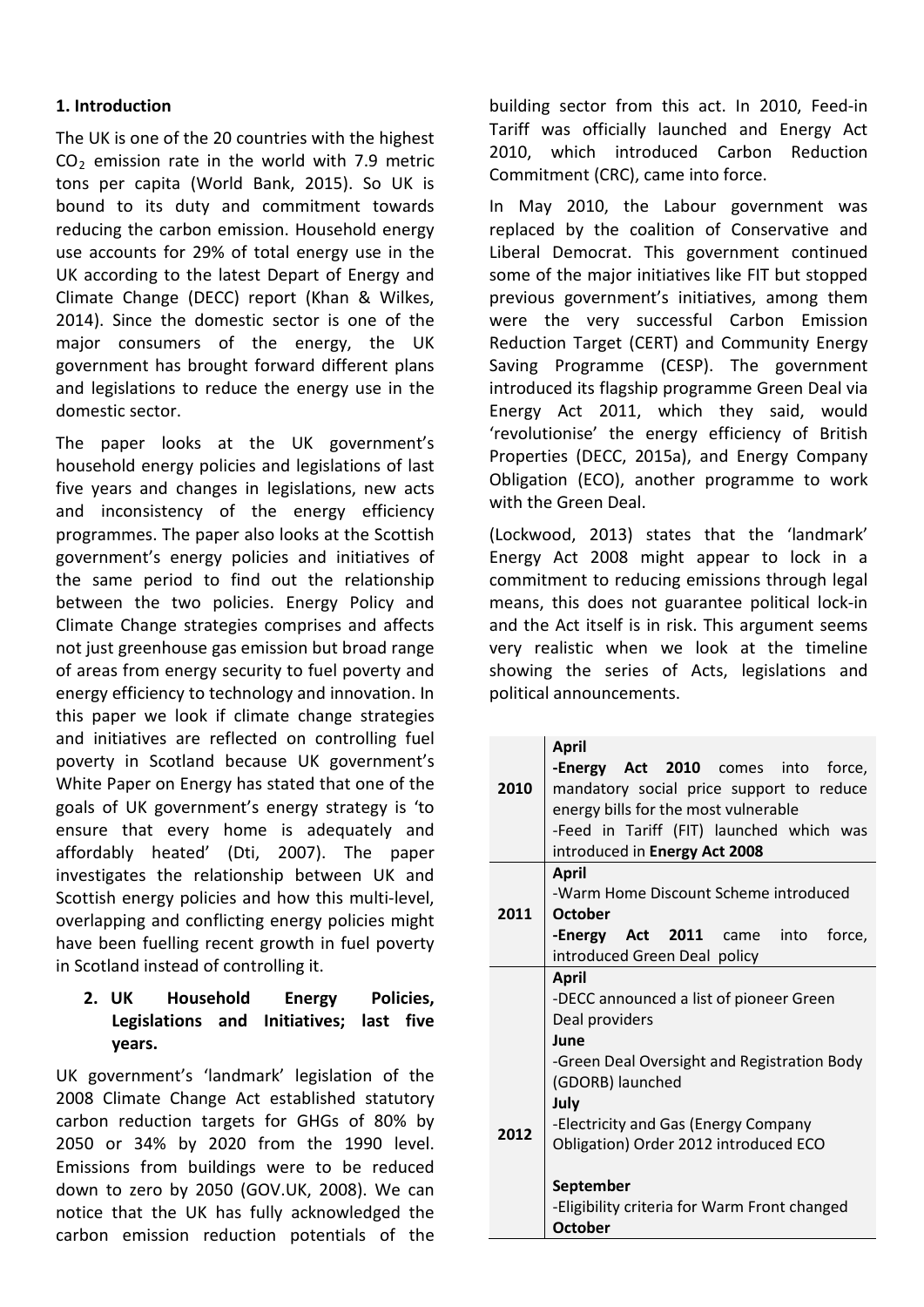|      | -All the schemes set up by the previous<br>government to fund home energy saving<br>measures stopped<br>-Soft launch of the Green Deal                                                                                                                                                                                                                                                                                                                                 |
|------|------------------------------------------------------------------------------------------------------------------------------------------------------------------------------------------------------------------------------------------------------------------------------------------------------------------------------------------------------------------------------------------------------------------------------------------------------------------------|
|      | January                                                                                                                                                                                                                                                                                                                                                                                                                                                                |
|      | -Green Deal officially launched<br>-Introduced Energy Company Obligation<br>(ECO) which replaced two previous schemes;<br>Carbon Emission Reduction Target (CERT)<br>and Community Energy Saving Programme<br>(CESP)<br>February<br>-Green Deal and ECO Launched in Scotland<br>May<br>-Green Deal Finance Company (GDFC)<br>operational<br>September<br>-The Smart Meters Communications License                                                                      |
| 2013 | granted to the DCC<br><b>December</b><br>-Announced "Government action to help<br>hardworking people with energy bills"<br>-£450 million allocated to household energy<br>efficiency for three years<br>-The Warm Front scheme closed to new<br>applications<br>-Amended the Warm Homes and Energy<br>Conservation Act 2000 (WHECA) through the<br><b>Energy Act 2013</b><br>-Announced Second stage of Green Deal<br>called "streamlined and improved" Green<br>Deal. |
| 2014 | <b>February</b><br>-Announced changes to Green Deal's cash<br>back rates, timings and insurance backed<br>guarantees<br><b>March</b><br>-Renewable Heat Premium Payment (RHPP)<br>householder voucher scheme closed<br><b>April</b>                                                                                                                                                                                                                                    |
|      | -Domestic Renewable Heat Incentive (RHI)<br>launched<br>May<br>-New Green Deal Home Improvement Fund<br>announced<br><b>October</b><br>-Another £100 million for household energy                                                                                                                                                                                                                                                                                      |
|      | efficiency announced<br><b>November</b><br>-Green Deal Finance Company bailed out;<br>DECC gave £34Million loan<br><b>December</b><br>-The Electricity and Gas (Energy Company                                                                                                                                                                                                                                                                                         |

| changes in ECO1 and set legislations for new<br>obligation period (1 April 2015 to 31 March<br>2017)                                                                                          |  |
|-----------------------------------------------------------------------------------------------------------------------------------------------------------------------------------------------|--|
| <b>March</b><br>Original ECO scheme closed<br>Announced Cutting the cost of keeping<br>warm: a fuel poverty strategy for England<br>2015<br>April<br>The new obligation period (ECO2) started |  |

Figure: Household Energy policy and legislations (UK) since 2011

Sources: Sources: (EST, 2015b) (EST, 2015a), (EST, 2015c), (GOV.UK, 2015e), (GOV.UK, 2015b), (GOV.UK, 2015d), (GOV.UK, 2010), (GOV.UK, 2009b), (GOV.UK, 2009a), (ofgem, 2015b), (ofgem, 2015a)

The above timeline shows the different Acts, legislations, policies, energy efficiency initiatives focused on household energy and changes in them. The timeline shows that there is 'lack of political sustainability' (Lockwood, 2013) in energy policy and climate strategy which has led to series of new energy act, energy efficiency initiatives, closure of the initiatives within short period after launch and changes in the initiatives many times a year. Policy makers and politician often consider popularity of the initiative rather than its sustainability, which is one reason there are so many changes and confusion. (Watson, Gross, Ketsopoulou, & Winskel, 2015) conclude that here is a need to move beyond narrow framings of public attitudes. Because all this frequent changes might be causing uncertainty in the retrofit market, failures of the programmes and search for new initiatives or more changes in the initiative.

Green Deal and ECO are the major household energy efficiency initiatives of the UK government that focus on the improving energy efficiency of the building via various installations and improvements. After the launch of Green Deal in 2012, and ECO in 2013 the initiatives saw series of changes and announcements. Green Deal, which is a market based framework, became a failure and this reached a point in November 2014 Green Deal Finance Company had to be bailed out due to very little sale of Green Deal plan.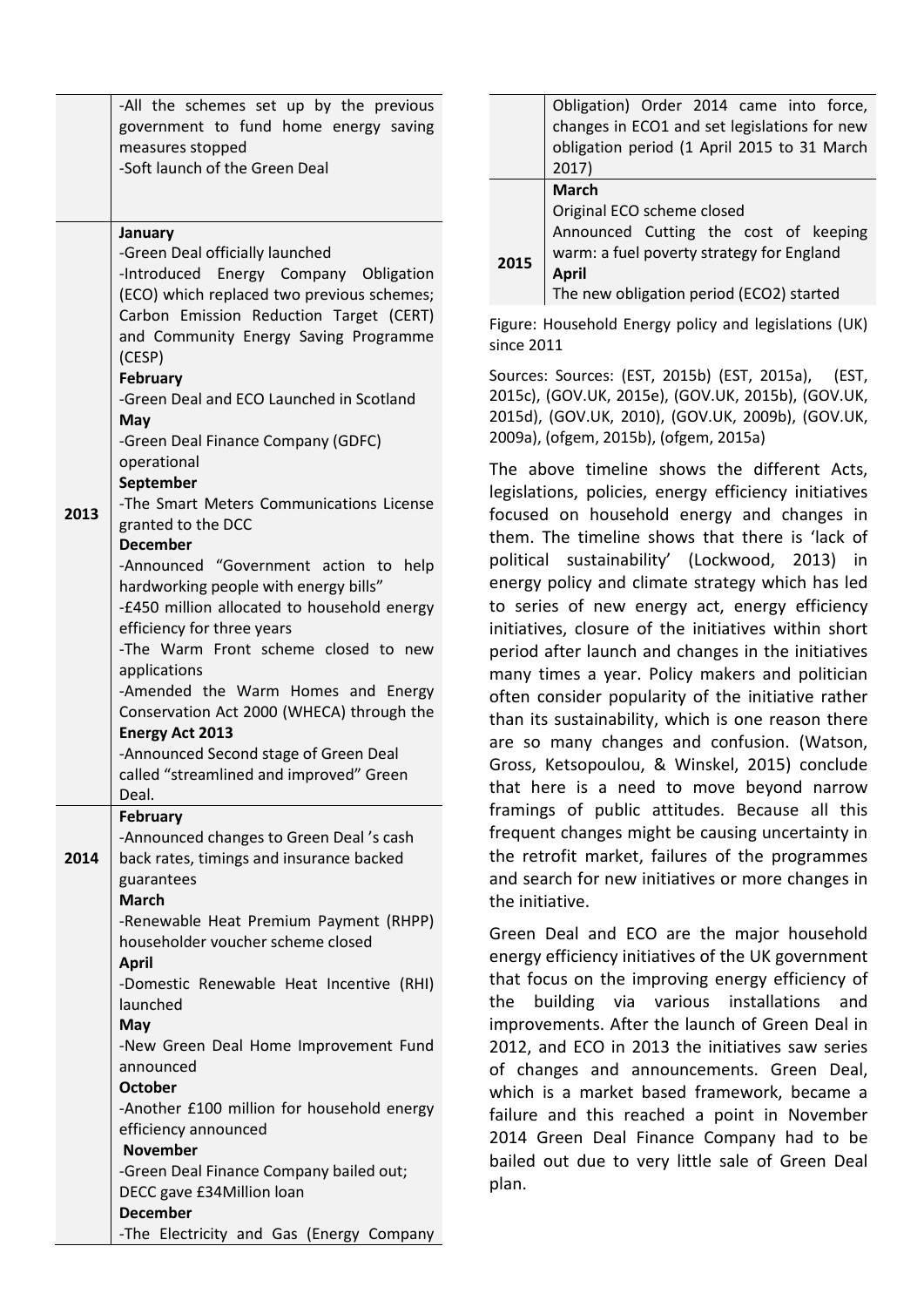## **3. The relationship of the UK and Scottish Energy Policy and Climate strategy**

Scotland as a country and also a part of the United Kingdom has its own government and legislative system. Therefore Scotland has its own household energy policy and climate change strategy. Housing (Scotland) Act 2001 (GOV.UK, 2001), The Home Energy Assistance Scheme (Scotland) Regulations 2009 (GOV.UK, 2009b), Renewables Obligation (Scotland) Order 2009 (GOV.UK, 2009c) and Climate Change (Scotland) Act 2009 (GOV.UK, 2009a) are current major legislations which creates the baseline for the energy efficiency programmes that are unique to the Scotland from the rest of the UK.

Scotland has its own carbon reduction targets and renewables ambitions. Climate Change (Scotland) Act 2009 creates the statutory framework for GHG reductions in Scotland by setting an interim 42 per cent reduction target for 2020, which is deeper than UK government's 34 per cent target, and an 80 per cent reduction target for 2050. The ambitious Scottish renewables target requires meeting the equivalent of 100% of Scotland's electricity demand from renewables by 2020 (GOV.SCOT, 2015a). (Anandarajah & McDowall, 2012) argues that 'meeting Scottish renewable electricity targets diverts investment and deployment in renewables from rest of the UK to Scotland' and implies additional cost to the UK. In another paper (Goulder & Stavins, 2011), talking about the US context, also argue that more aggressive state-level action generally leads to differing marginal abatement costs (options available to an economy to reduce pollution) across states, implying that the same reduction could have been achieved at lower cost through an increase in the in the federally established price of emissions. So, it is important that Scottish initiatives should co-exist not conflict or overlap with the UK's and be helping to control fuel poverty, improve energy efficiency and energy security and not add to the cost.

# **3.1 UK national and Scottish Household Energy Efficiency Initiatives**

The following is the list of the household energy efficiency and renewable initiatives currently run in Scotland;

| Initiatives                                                 | Delivered by                                                                                                                |
|-------------------------------------------------------------|-----------------------------------------------------------------------------------------------------------------------------|
| <b>Green Deal</b>                                           | Certified and accredited<br>Green Deal<br>Finance<br>Providers/and<br>certified<br>installers                               |
| <b>Feed In Tariff</b>                                       | Main energy providers                                                                                                       |
| Renewable Heat Initiative                                   | Ofgem                                                                                                                       |
| <b>Smart Meters</b>                                         | <b>DECC</b>                                                                                                                 |
| <b>District</b><br><b>Heating</b><br>Loan<br>Fund           | <b>EST</b>                                                                                                                  |
| ECO                                                         | Main energy suppliers                                                                                                       |
| <b>Assisted gas Connection</b>                              | <b>Scotland Gas Networks</b>                                                                                                |
| <b>Climate Challenge Fund</b>                               | Keep Scotland Beautiful<br>on behalf of the Scottish<br>Government                                                          |
| <b>Green Homes Network</b>                                  | <b>Scottish Government</b>                                                                                                  |
| Green Homes Cashback<br>Scheme                              | <b>Scottish Government</b>                                                                                                  |
| Renewable<br>Energy<br>Scotland Renewable Loan<br>Scheme    | Home Energy Scotland on<br>behalf<br>$\alpha$ f<br>Scottish<br>Government                                                   |
| and<br>Community<br>Renewable<br>Energy<br>Scheme           | <b>Local Energy Scotland</b>                                                                                                |
| Renewable<br>Energy<br><b>Investment Fund</b>               | Scottish<br>Enterprise<br><b>Scottish Investment Bank</b>                                                                   |
| <b>Warm Homes Fund</b>                                      | <b>Scottish Government</b>                                                                                                  |
| Home Energy Efficiency<br><b>Programmes Scotland</b>        | Scottish Local Authorities<br>on the behalf of Scottish<br>Government                                                       |
| Scottish Partnership for<br>Regeneration in Urban<br>Centre | $AMBER - as$ the fund<br>(with<br>the<br>manager<br>European<br>Investment<br>Bank acting as Holding<br><b>Fund Manager</b> |
| Scheme of assistance by<br>Scottish local authorities       | <b>Scottish Local Authorities</b>                                                                                           |

Table: List of Scottish energy efficiency initiatives and delivery model / Source: (GOV.SCOT, 2014b)

UK government initiatives Scottish government initiatives EU initiative Local initiatives

When we compare the Scottish and UK initiatives by delivery model there is a very clear difference. All major UK government initiatives (Green Deal, ECO and FIT) are delivered by the private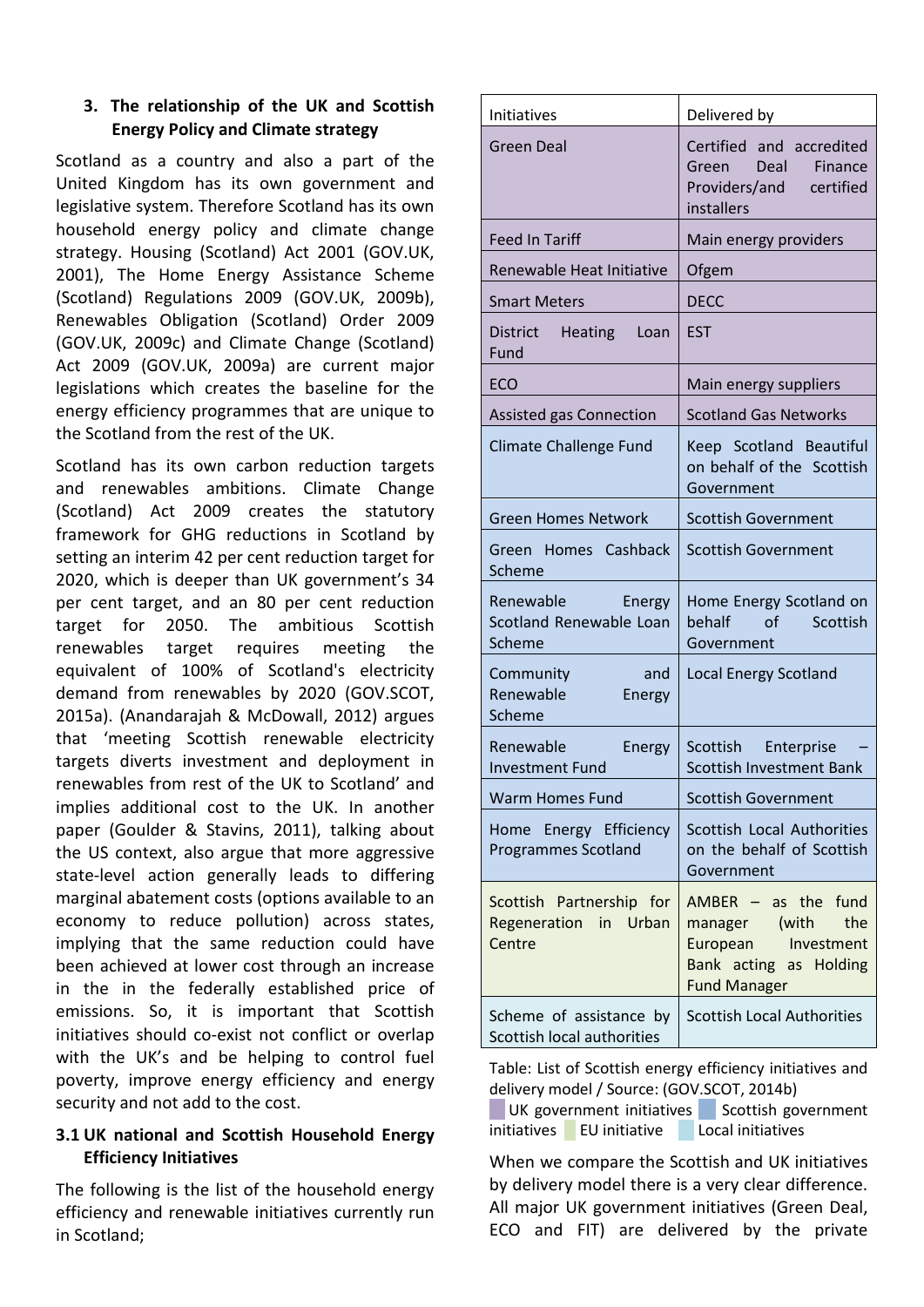companies while all the major Scottish initiative (HEEPS, CCF, GHCB etc.) are delivered by the Scottish government or it's representing body (for example Scottish local authority). Scottish government's biggest home energy efficiency improvement initiative is HEEPS while UK government's biggest home energy efficiency improvement initiative is Green Deal. The UK government's Green Deal is a 'market-led framework designed to assist individuals and businesses to make energy efficiency improvements to buildings at little upfront cost' (Ofgem, 2013) while HEEPS is a Scottish government programme 'targeted at fuel poor households across Scotland and for the installation of energy efficiency measures' (GOV.SCOT, 2014a).

HEEPS was announced in March 2014, ahead of Scottish Independence referendum of September 2014 with the plan how 'ECO and Warm Homes Discount would be funded in an independent Scotland' (GOV.SCOT, 2014a) suggesting it came as an alternative to the Green Deal and to work along with the ECO. But since Scotland remains part of the UK after September referendum, how Green Deal and HEEPS will work together has not been made clear. According to the Ofgem, "ECO is intended to work alongside the Green Deal to provide additional support in the domestic sector, with a particular focus on vulnerable consumer groups and hard-to-treat homes" (Ofgem, 2013), and in Scotland after HEEPS is announced, which is intended to utilise ECO funding like Green Deal does, there remains obscurity how HEEPS, Green Deal and ECO are going to work together without overlapping or conflicting.

Another distinct difference between the UK and Scottish initiatives is about the community ownership and involvement. UK government initiatives are centrally launched and have been heavily privatised while Scottish initiatives are more locally distributed and community based. Again for example, Green Deal is a market based framework delivered by the private companies, and FIT, which focuses on renewables, is also delivered by the private energy suppliers. The application processing, consumer selection and delivery is all done by the energy providers in FIT and Green Deal. Whereas Scottish initiatives like

CCF focus more on community involvement and community ownership of the programmes. The third and important difference is about the focus on renewable; Scottish initiatives have more aggressive renewables ambition than the UK initiatives.

#### **4 Fuel Poverty and Energy Efficiency Initiatives**

#### **4.1 Fuel Poverty in Scotland**

According to the Scottish government's definition "a person is living in fuel poverty if, to heat their home to a satisfactory standard, they need to spend more than 10 per cent of their household income on fuel". And household income, fuel costs and energy efficiency have been taken as the main causes of fuel poverty (GOV.SCOT, 2015b).

Earlier we noticed that Scotland has more stringent climate policy and aggressive renewables ambitions than UK. But at the same time last few years have seen rise in the fuel poverty in the country (Scottish House Condition Survey Team, 2014). The above key figure is the figure by Scottish House Condition Survey 2014.

The figure (latest available by the time of writing this paper) shows the condition of fuel poverty in Scotland. From above figure if we look at the 2010 and 2013 data, fuel poverty has increased by 4.4% since 2010. The extreme fuel poverty has also increased by 2.4%. In the figure the updated energy model means the updated methodology for modelling household energy consumption for the 2013 SHCS Key Findings Report to reflect the current industry standard. SHCS report Key Finding states that Increase in fuel prices alone would have led to nearly 6 percentage points rise in fuel poverty. Around one third of this potential increase in fuel poverty was mitigated by growth in household income and improvements in the housing stock where housing improvement contributed 0.4 percentage points of the mitigating effect. This shows household income and energy prices are the main drivers of the fuel poverty. It highlights that the bigger problem is in income distribution and access or affordability of the energy.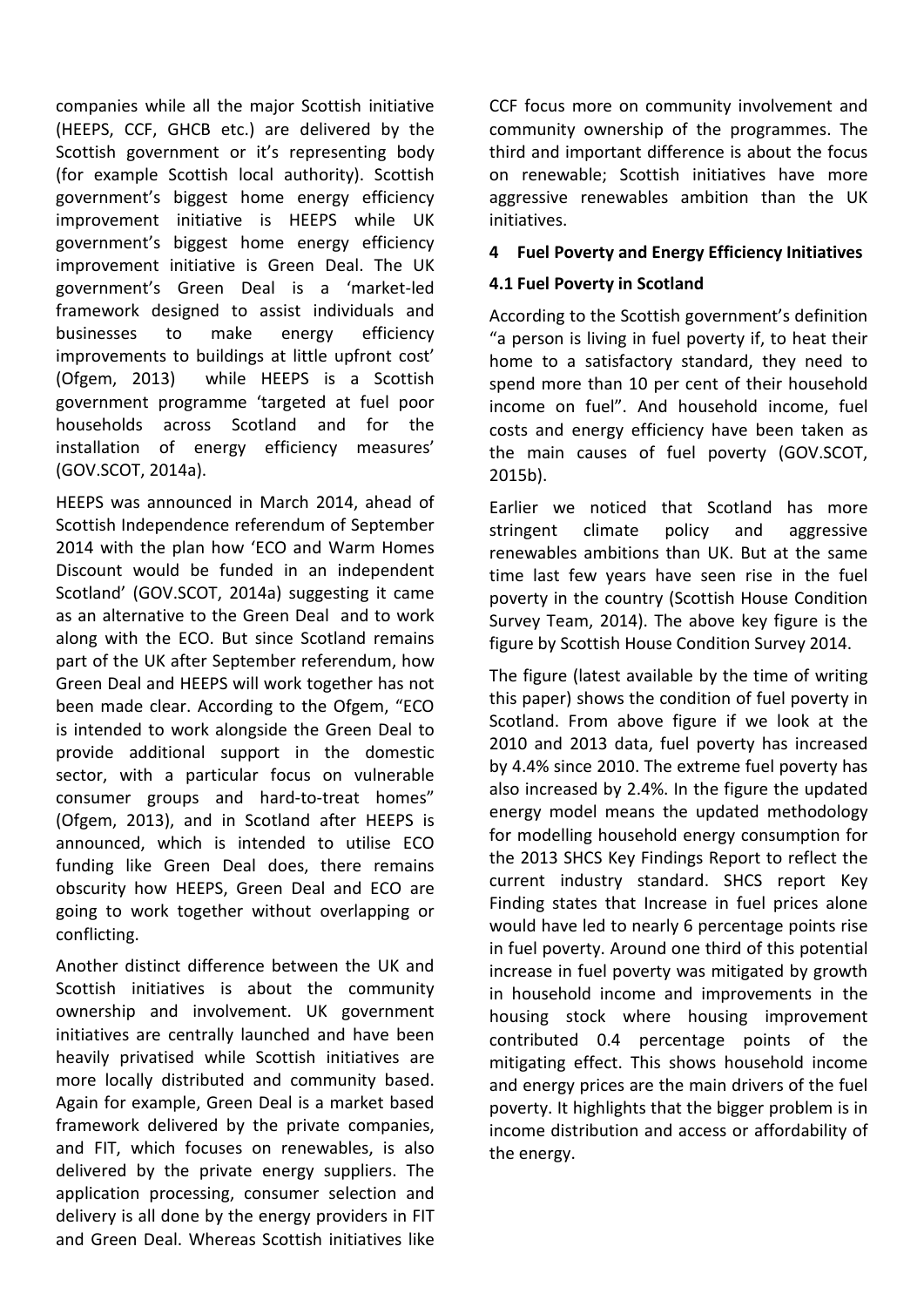#### **4.2 Role of Energy Efficiency Initiatives to Control Fuel Poverty**

The energy efficiency initiatives are focused by the UK government as tool to control fuel poverty because 'improved heating and insulation standards are seen as the most rational and sustainable means of ensuring affordable warmth' (NEA, 2013). Fuel poverty is taken as significant problem in both Scotland and in the UK. Housing (Scotland) Act 2001 (GOV.UK, 2001) commits the Scottish Government to ensuring, 'as far as is reasonably practicable', that people in Scotland are not living in fuel poverty by November 2016. But the growing fuel poverty in the recent years shows that this target might impracticable, as of 2015, if there not very robust action taken immediately.

Rising fuel poverty is a worrying issue where there are a lot of efforts have been made to control it. More stringent Scottish climate policy but growing fuel poverty in Scotland suggests the inadequacy of the energy efficiency initiatives, housing and other related socio-economic strategies aimed at tackling this problem. And the inadequacies of these initiatives are likely to have resulted from the problematic relationship between UK and Scottish policies.

From the above list of the energy efficiency initiatives currently run in Scotland, we look at four initiatives focused on the Fuel poverty; ECO, HEEPS, Assisted Gas Connection and Warm Homes Fund. The table shows that among the four programmes ECO and Assisted Gas Connection are UK national level programmes and HEEPS and Warm Homes Fund are Scottish National level programmes. By delivery model, ECO is delivered by the private companies (Big Six energy suppliers), Assisted Gas Connection is delivered by the private sector Scotland Gas Network (SGN), HEEPS is delivered by the Scottish local authorities and Warm Homes Fund is delivered by the Scottish government. By the type of initiatives, all the four programmes focus at fuel poverty and so called 'vulnerable consumers'. Among them ECO and HEEPS are more related to each other because HEEPS follows the definition by ECO to select its targeted consumer. Affordable Warmth scheme under HEEPS and Home Heating Cost Reduction

Obligation scheme under Eco are basically the same programmes run by different organization in different level but aiming to the same group. Similarly Energy Assistance Scheme under HEEPS and Carbon Saving Community Obligation scheme under ECO are also the same programmes run by different organization in different level but aiming to the same group. Here, decision made by UK government on ECO without consulting Scottish government will bring uncertainty in HEEPS. So it is important that the decisions are made in cooperation between Scottish government, UK government, the private sector who deliver the ECO, and the Scottish local authorities who deliver the HEEPS, but has not always been the case as (Currie, 2011), (STV, 2014).

In March 2014 Scottish Housing Minister announced a £60 million HEEPS Area Based Scheme, which is aimed at households living in fuel poverty (GOV.SCOT, 2014a). By October 2014 Scotland has been achieving more ECO than their population share; latest statistics show that Scotland has 11.5% of all ECO measures, according to the Scottish government figures (GOV.SCOT, 2014b). Both ECO and HEEPS focus on fuel poverty, significant amount of money spent on these programmes means a lot have been spent to control fuel poverty. This should result in control of fuel poverty in Scotland but the report (Scottish House Condition Survey Team, 2014) reveals fuel poverty is growing instead. All these 'exciting' figures about money spent on energy efficiency initiatives are more of popular political news and less of the real change in the lives of people and environment until the fuel poverty keeps growing.

#### **5 Discussion and Conclusions**

The Green Deal, FITS, ECO and Assisted Gas Connection, which were introduced by UK government nationally, are the programmes delivered by the private companies. Scottish government's HEEPS, although delivered by the Scottish Local authorities, is dependent on Green Deal and ECO funding as well. These UK government initiatives pass the responsibility of the identification of the fuel poverty vulnerable consumer, selection of the consumer, and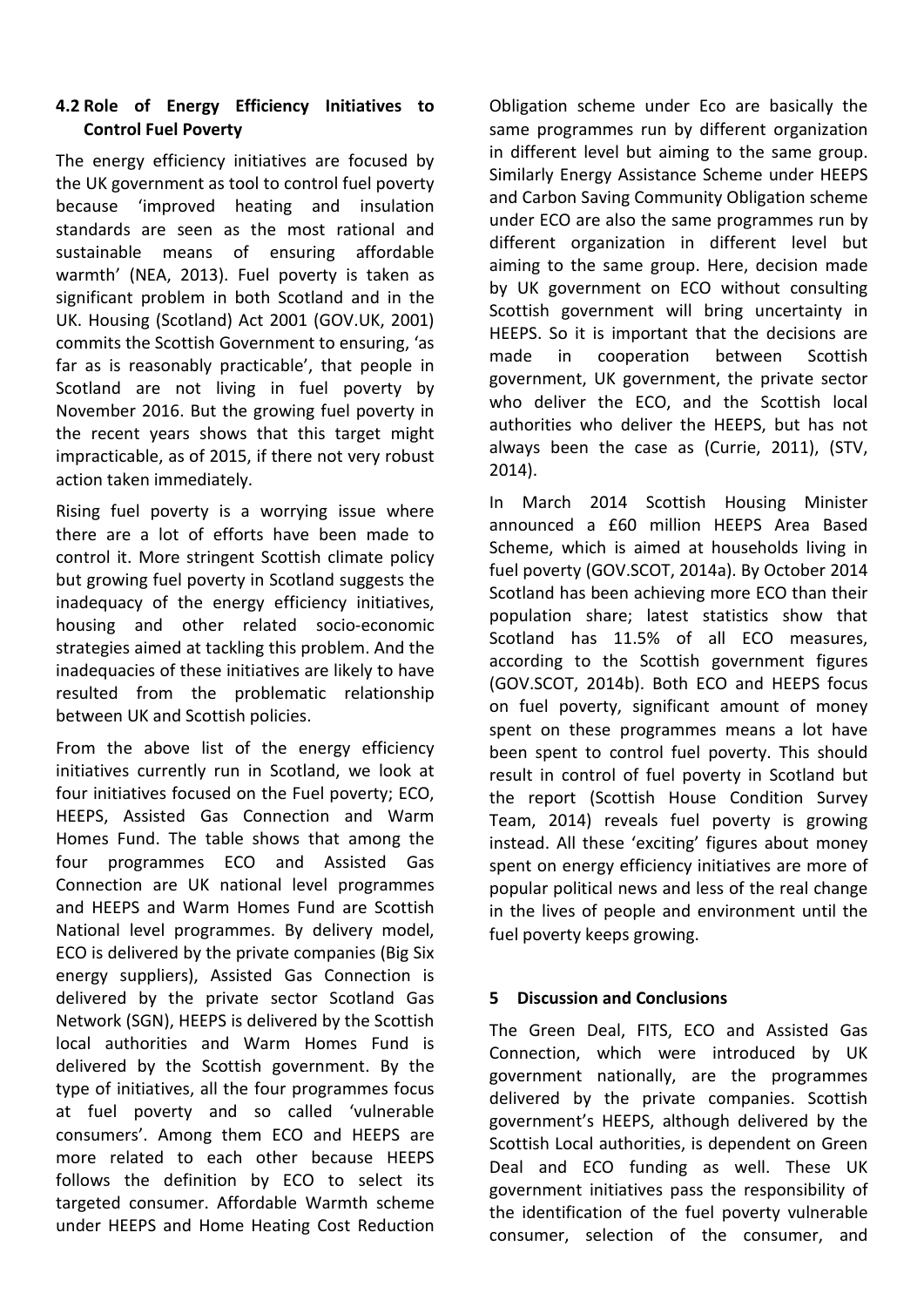delivery of the programme away from state to the private companies. Fuel poverty is serious issue and has effect on people's physical and mental health, wellbeing of community; costs elderly, children and other vulnerable people lives and has larger impacts in the population of the country (Marmot Review Team, 2011). In such serious issue the government is passing responsibility to the private sector from the public sector, which is not justifiable. Delivering the initiatives by private sector takes responsibility for both identifying and tackling income and housing related energy vulnerability away from the state and into the private sector, where cost efficiency will be a greater imperative and accountability likely reduced(compared to the public sector) regarding how vulnerable households are selected, treated or passed over (Walker & Day, 2012).

As looked closely the UK government energy efficiency initiatives are heavily market based and focus on stimulating private sector growth. These market-based solutions focus more on effectiveness and less on social justice (Schaffrin, 2013). Scottish government's initiatives are not privatised and have more community involvement but dependant on UK government initiatives which are market-based. The Scottish and UK initiatives are overlapping and there are obscurities on how similar programmes work together.

The UK government initiatives lack the involvement of the people, the consumer or the group who are considered fuel poor. (Giddens, 2009), (Walker & Day, 2012) and (Schaffrin, 2013) has raised issue of social justice in the UK climate change policy. This requires looking at fuel poverty as a social injustice and demands the involvement of the people in decision-making, ownership of the initiatives and awareness about the issue of fuel poverty. The policy is reflected in the energy efficiency initiatives like ECO and HEEPS and the programmes impact on the lives of people. The access of people on the information about the initiative, the way people heat, and light and use appliance has also big impact on issue of fuel poverty. According to (Wilson, Robertson, & Hawkins, 2012) fuel poverty has risen in all income groups…over the past 6 years of 2012. It means not just the poorest households that are affected. This may be partly due to the fuel prices but user behaviour and the house condition should not be underestimated. If the user behaviour is wasting a lot of energy or the user doesn't understand the ways of using energy efficient appliances or retrofitted house, even the comparatively high income people can become fuel poor as the statistics by Scottish government (Wilson et al., 2012) showed.

None of the above UK government's energy efficiency includes user behaviour or "human based retrofit" (Pisello & Asdrubali, 2014). Here coupling human behaviour-based energy efficiency programs with more physical-based strategies could become a key low–cost integrated solution for further energy saving in buildings and prevent people from the risk of fuel poverty. High level co-operation and discussion between UK government and Scottish Government at policy making stage and during the operation of the initiatives and formation of a common forum where all the organizations who deliver the energy initiatives are involved are suggested. It should be acknowledged that along with household energy efficiency improvement, controlling fuel poverty demands broader social justice, affordability of energy and equality in income distribution.

#### **References**

**Anandarajah, G., & McDowall, W. (2012)** What are the costs of scotland's climate and renewable policies? Energy Policy, 50(0), 773-783

**Currie, B. (2011),** Chairman of fuel poverty body quits in anger. Herald Scotland,

**DECC. (2015a)** The green deal; A summary of the government's proposals. Retrieved 04/09, 2015, from [https://www.gov.uk/government/uploads/system/upl](https://www.gov.uk/government/uploads/system/uploads/attachment_data/file/47978/1010-green-deal-summary-proposals.pdf) [oads/attachment\\_data/file/47978/1010-green-deal](https://www.gov.uk/government/uploads/system/uploads/attachment_data/file/47978/1010-green-deal-summary-proposals.pdf)[summary-proposals.pdf](https://www.gov.uk/government/uploads/system/uploads/attachment_data/file/47978/1010-green-deal-summary-proposals.pdf)

**Dti, U. (2007)** Meeting the energy challenge: A white paper on energy Department for Trade and Industry, Cm7124,

**Energy Act, (2013)**

**EST. (2015a) Feed-in tariff (FIT)** Retrieved 04/08, 2015, from

[http://www.energysavingtrust.org.uk/scotland/dome](http://www.energysavingtrust.org.uk/scotland/domestic/improving-my-home/feed-in-tariffs) [stic/improving-my-home/feed-in-tariffs](http://www.energysavingtrust.org.uk/scotland/domestic/improving-my-home/feed-in-tariffs)

**EST (2015b) Green deal** Retrieved 04/08, 2015, from [http://www.energysavingtrust.org.uk/scotland/dome](http://www.energysavingtrust.org.uk/scotland/domestic/improving-my-home/green-deal) [stic/improving-my-home/green-deal](http://www.energysavingtrust.org.uk/scotland/domestic/improving-my-home/green-deal)